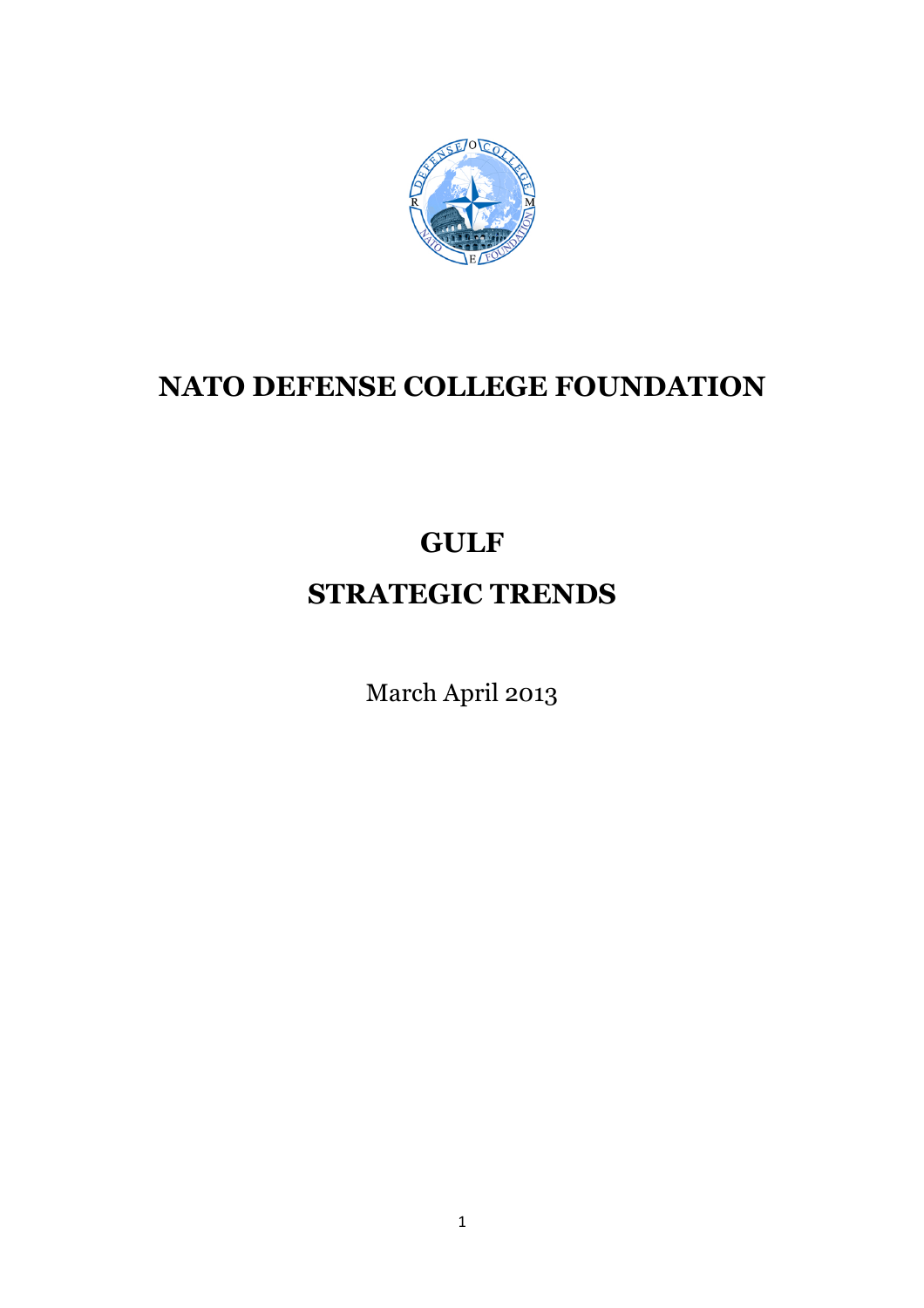### **Executive Summary**

The Gulf States are confronted by the external risk of Iran and by the internal threat to their own existing stability brought by the new political call for political participation expressed by their youth and minorities, mainly Shi'a. Whereas the response to the first is more or less coherent from all States, and it is a mix of bilateral negotiation and regional confrontation, the response to the latter varies from one country to another.

In Oman the Emir has chosen to appease the popular movements, but not so in Kuwait (where the ruling family is somewhat divided between a softer approach and a hard attitude), in Saudi Arabia and particularly in Bahrein, where the second anniversary of the Saudi-led intervention passed amid renewed and strong protests. This might restore momentum to this protest movement in the next few months.

As a matter of fact the protest is socially motivated but is also more and more developing along ethnic lines. The trend of increasingly sectarian politics is present throughout the Gulf and reaches out also the Levant, with Iraq and Syria being egregious examples.

Nevertheless in Iraq the fault line between Shi'a and Sunni is not about wealth but about political representation. The Sunni minority acts as if it were a majority while the mainly Shi'ite government somewhat still feels the enduring effects of political exclusion and persecution under Saddam Hussein. This creates a tension whereby the Shi'a component appears more interested more in squaring accounts with the Sunni elite than in running a country united.

In Iraq the coming month will probably see mounting troubles and a wider use of car bombs if the "de-baathification" issue is not adequately considered.

## **Situation Report**

#### *Saudi Arabia*

The 9th of March two prominent Saudi human rights activists ad founders of the Saudi Civil and Political Rights Associations (ACPRA), Mr. Qahtani and Mr Hamad, received 10 years in jail. ACPRA is calling for a constitutional monarchy and elections.

If this demand was to be successfully coupled with the similar one for social and gender equality by a strong and still clandestine women movement and with claims for civil liberties by a youth wave (whose signs are strong in the social networks since 2011) the instability level could rise dangerously. In terms of perceptions this would be for the Saudi royal family tantamount to an existential threat.

Sporadic but recurring incidents on the Saudi-Yemeni border highlight the difficult but crucial relation between the two countries, whose conditions are pivotal for stability in the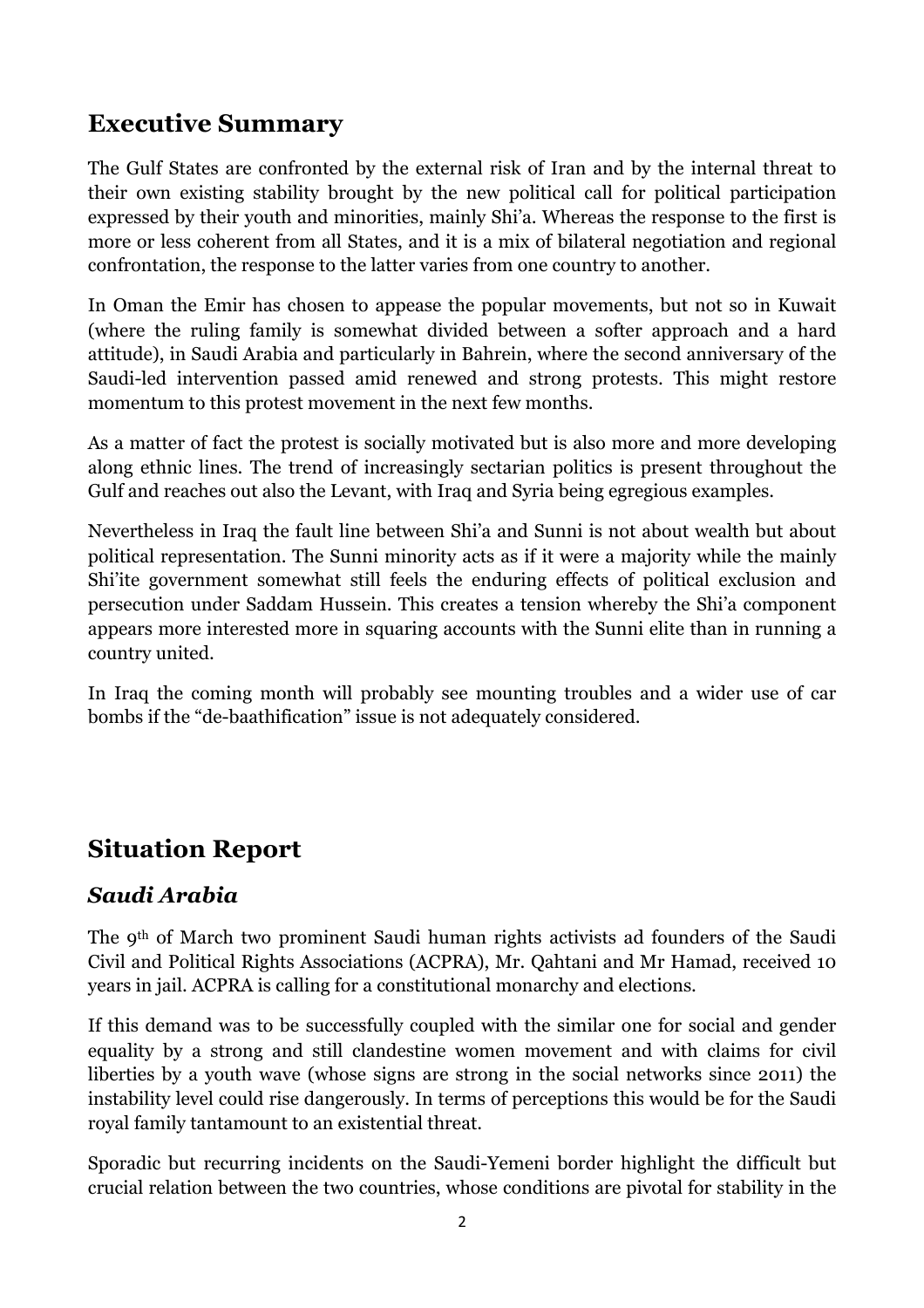Arabian Peninsula. The last spate of attacks consisted in shoot-outs between well-armed smugglers and Saudi patrols, leaving five Saudi border guards dead.

Indeed border problems are the most visible sign of all known and unknown imbalances between these two strategically central states of the Arabian Peninsula, which are strictly and forcibly intertwined: Saudi Arabia needs manpower (which Yemen has), and Yemen needs investments (which Saudi Arabia can provide).

It is a mutually necessary but tortuous relationship, complicated the imbalance between the (so far) relative political and security stability of the Saudi Kingdom and the instability created in the Yemeni Republic and sometimes exported across the border by four internal conflicts, coupled by Al-Qa'ida's presence.

One of the last developments in the struggle of the Saudi Arabian kingdom to deal with this spill over has been the building of a giant border fence to seal off the area. The first part of the fence has already been built on the coast, slowing down - but not stopping – the tide of illegal immigrants and the smuggling of arms and other kind of merchandise.

#### *Iraq*

In the first polling since the withdrawal of US troops in December 2011, even though sectarian violence is on the rise and peaked again in the last months since the worst period of 2007-2008, the electoral process developed without major incidents.

Turnout was low, at about 50%, and the two largely Sunni provinces bordering Syria were prevented from voting and had elections postponed with the motivation of a deteriorating security situation. Nevertheless elections were not disrupted, and among their main trends emerged:

- the relative success of Prime Minister Nouri Al-Maliki in defending his strong showing in the previous 2009 local elections, winning the relative majority in every district in Baghdad e in the whole South;
- the comeback of ISCI (Islamic Supreme Council of Iraq), recovering from the low performance of four years ago, with successes especially outside the shrine cities in the provinces of Basra and Wasit;
- the standstill of the Shi'ite Sadrist movement, led by Moqtada al Sadr;
- and generally the higher political fragmentation of the Mid-Euphrates area, where local lists performed much better - especially in Najaf, where a local list arrived first – than in the South.

Ten years after the intervention of 2003, the new political system has certainly guaranteed a certain degree of normalcy which as a consequence has allowed a rise of oil income and the end of a long international isolation, firstly among its fellow Arab countries. On the other hand, the same political system is still in transition and therefore shows many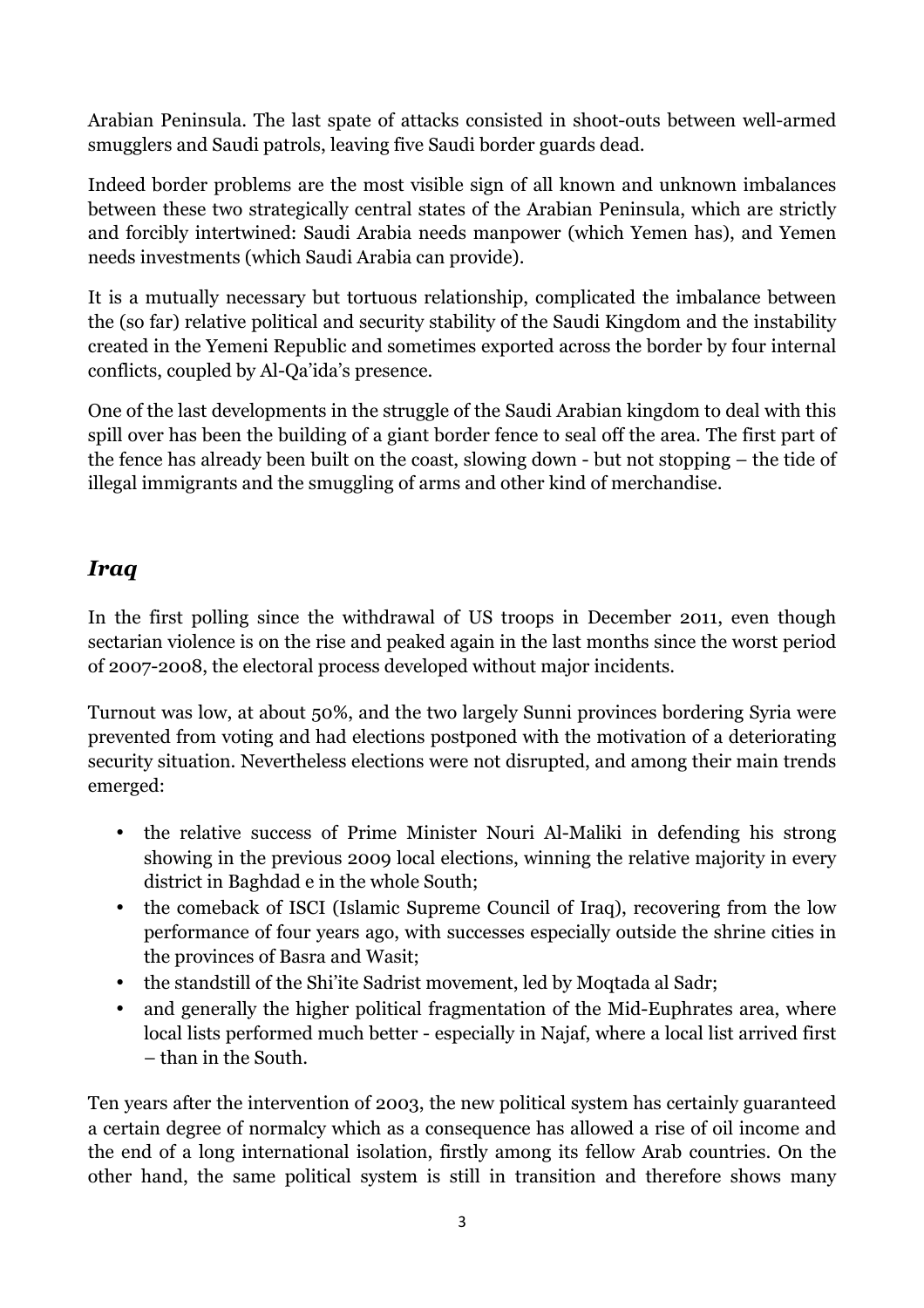weaknesses, mainly in a tense and unresolved relationship between parliament and premier. More and more ministers in the Iraqi Cabinet are acting ministers that do not enjoy parliamentary approval, while more recently Maliki critics such as secularist Iraqiyya, Kurds, and Sadrists have temporary withdrawn ministers from cabinet meetings without resigning from the post, prompting appointment of more acting ministers by Maliky and turf wars over ministerial policies.

The 23rd of April over 50 people were killed and 110 wounded when security forces stormed a Sunni sit-in in the town of Hawija, in Kirkuk governorate. Two Sunni ministers quit in the wake of the initial violence, bringing the number of Sunni cabinet members who have resigned since March 1 to four. In the meantime Iraq's media commission has suspended the licenses of 10 satellite channels, including Al-Jazira, accusing them of "promoting violence", in a move seen as a crackdown on dissent by the Shi'ite-dominated government on a growing Sunni uprising.

Successively several car bombs (29/4/2013) killed at least 23 people in Shi'ite areas, in an apparent retaliation for the Hawija massacre. The same day Iraq decided to close a border crossing with Jordan in the Sunni area of Anbar for two days, the second time this year.

Therefore a strong contribution to the end of the political transition and the birth of a fully-fledged political system would be the solving of the de-baathification issue and the revision of the mistake made with the first law of 12/1/2008 (Justice and Accountability Act). A badly needed step non only internally but also externally, because it would help shielding Iraq from the current sectarian trends going up in the regional scenario, therefore helping to stem the infection coming from Syria, where the civil war is raging and creating an arc on instability linking Lebanon, Syria, and Iraq.

#### *Kuwait*

On April 15 a Kuwaiti court sentenced a prominent opposition politician to five years in prison for insulting the country's Emir. This move is the latest in a series of similar measure in a country once renowned for its relative civil liberties. In an effort to counterbalance this trend with more social and economic relaxation, the government in March pushed through parliament a bill to grant citizenship to up to 4000 "foreigners", the so called "Bidun" (without, in Arabic), who originate from those whose ancestors failed to apply for nationality or lacked necessary documentation in 1961 when was declared independence, or are children of Kuwaiti mothers and stateless or foreign fathers.

On 27 February for the first time since the 1990 invasion arrived in Kuwait an Iraqi delegation on board an Iraqi Airbus 320.

#### *Oman*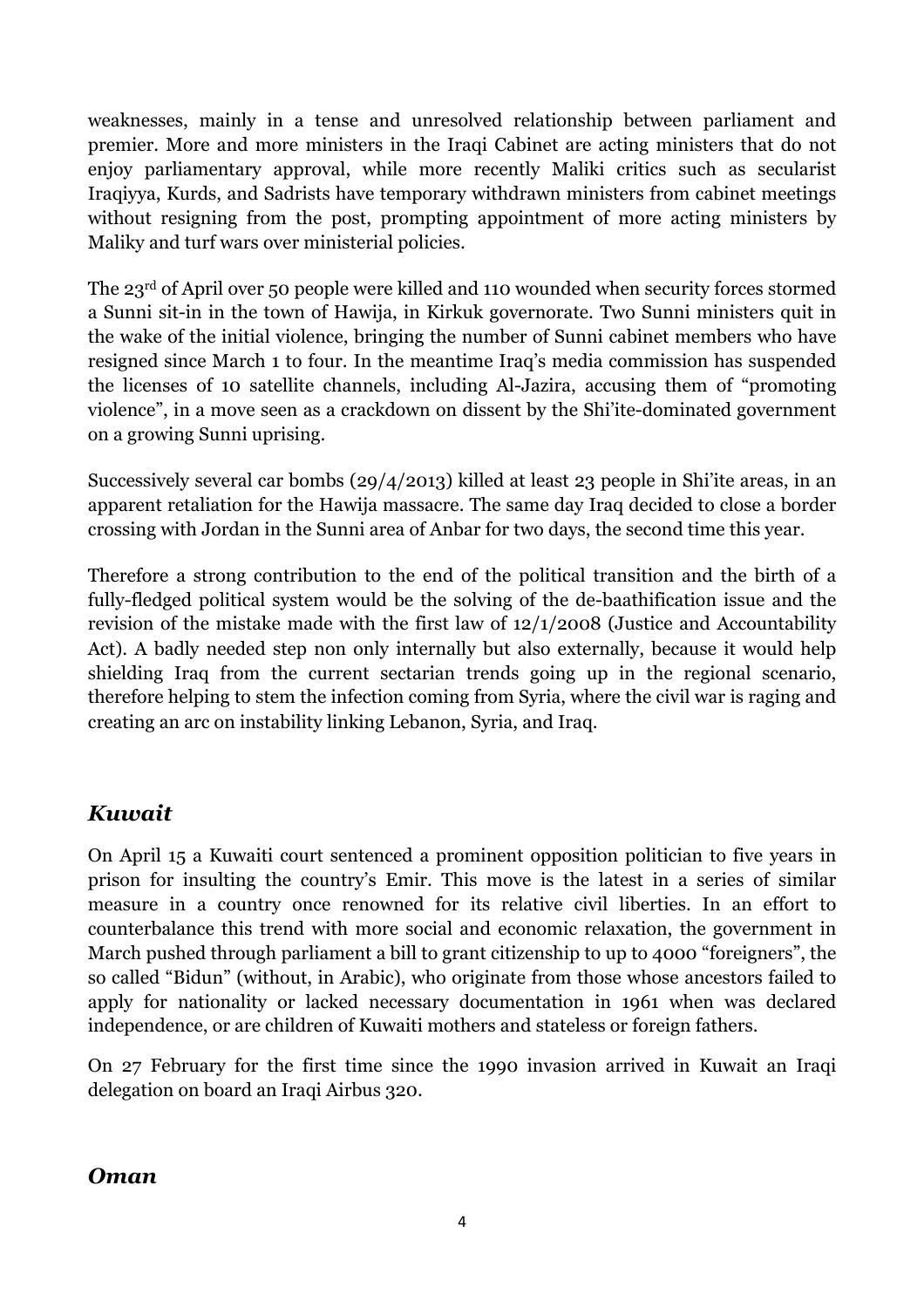In an effort to stem unrest ignited by the so called Arab Spring but actually originated from an outdated political system and growing political demand of inclusion from younger generations, the Sultan of Oman has pardoned on 22 March all dissidents who were jailed for insulting him or taking part in street protests. In recent months the government tried to ease protests by announcing plans to limit the number of foreign workers and increase the minimum wage for citizens in order to raise their employment. Oman also pledged to create tens of thousands of public sector jobs.

#### *EAU*

On 18 April a cell of Al-Qa'ida allegedly plotting against the Emirates has been arrested, the last of a series of crossborder and logistical activities in the UAE by the more and more active Al-Qa'ida in The Arabian Peninsula (AQAP).

Notwithstanding the traditional links with the United Kingdom and its western-oriented foreign policy - confirmed in the recent visit by UK Prime Minister David Cameron in the Emirates on the 1st of May - the UAE is more and more looking towards the East. To symbolize this ten years –old trend is the first visit of a Japanese Prime Minster in the UAE since 2001. Annual UAE exports to Japan now exceed US\$22 billion (Dh80.8bn), mainly due to crude oil and natural gas, while Japanese exports to the UAE exceed \$6.9bn, mostly in electronics, vehicles and machinery. Last year, in a further boost to Japanese-UAE relations, flights between Abu Dhabi and Dubai to Tokyo's Narita airport doubled to 14 a week, and an Abu Dhabi-Haneda route was opened.

#### *Qatar*

Qatar has recently invested heavily both within and outside of the Arab world. The emirate recently bought \$3 billion in government bonds from Egypt. Owing 900 million tons of oil and 25.5 trillion cubic meters of natural gas, Qatar can easily afford to relieve its ally, and is also planning to help solve Egypt's gas crisis. Qatar it is likewise aggressive in its investments. In addition to its Qatar Investment Authority fund – worth upwards of \$100 billion – it has recently set up a smaller one, the Doha Global Investment, worth \$12 billion. Nicolas Sarkozy has been offered to run the newly created fund.

This decisive shift towards heavy investments abroad is to counterbalance the fading shine of its soft power as big projects like Al-Jazira run in increasing difficulties and political obstacles by other Arab countries not willing to be influenced by a tiny Emirate looking for global projection and influence.

#### *Bahrein*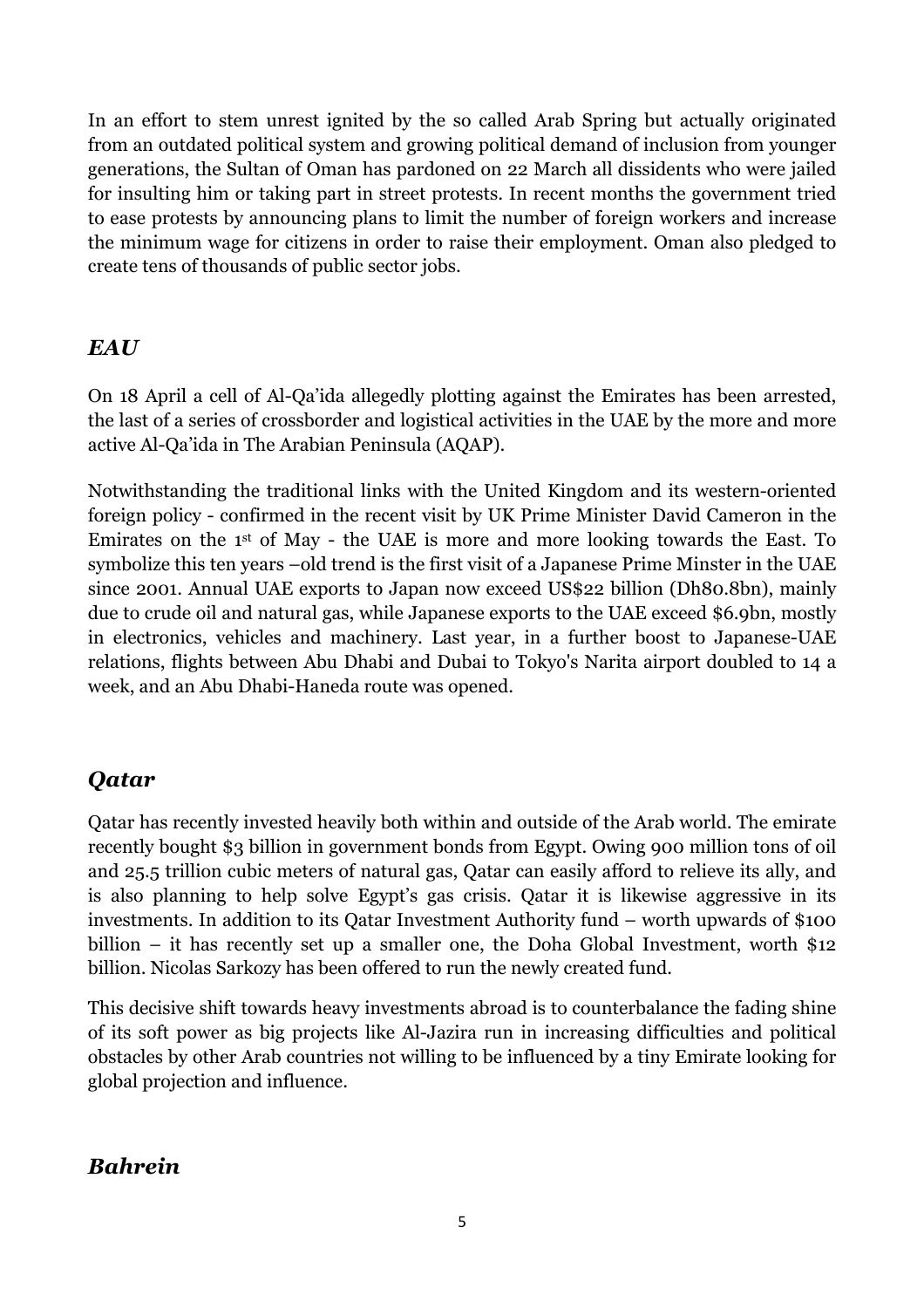Bahrein's decision to indefinitely postpone the visit by UN special rapporteur on torture is a clear sign of the difficulties in finding an answer to the growing political discontent by the Shiite majority of the Emirate, run by the sunni family of the Al-Khalifa. So far violence has left at least 50 people dead, and it erupted again when street protests raged marking the second anniversary of the intervention by a Saudi-led force in the Gulf state. Repression has led the government to even ban the importation of plastic face mask (in the ban correctly called "face masks" in Arabic, but defined in the English version "revolution masks" ).

The Al-Khalifa ruling family is at the moment both marked by power and weakness. On the one hand it is threatened by the most popular movement of the Arab Spring, on the other – also thanks to the support given by the Usa and Saudi Arabia – has succeeded so far in turning down all request of political representation put forward by the largely Shiite popular movement. The recently started "new dialogue" it is still unclear whether represents a real break from this policy or only its continuation under a different guise.

## **Regional Trends**

The Gulf region is marked by two main underlying trends, strictly interdependent each other, one within each Gulf state and one coming from outside.

The first is the increasingly instable and more and more unpopular 40 year-long pact between rulers and people: "we have the absolute power and you have a public sector which assures you a comfortable life". This pact came under strain with the coming of younger generations which did not "sign it" and therefore felt excluded – a feeling exalted by the social networks, wildly popular in the Gulf – and then exploded with the crumbling of the Cold War regional order, of which the Arab Spring was only a symptom. Helped to put this pact at risk the great urgency in the last decade among Gulf Cooperation Council governments to integrate its citizens further in the private sector, to have public finance more in order. With the Arab spring this trend was reversed, and GCC countries turned back to its traditional and in the long term dangerous attitude of relying on a monster public sector for social stability.

The second is of external nature, and it is the complex and difficult relationship with Iran, "the other shore" of the Gulf. This relationship has grown more and more awkward since the 2003 US-led intervention in Iraq has brought the once only Shiite power on the defensive to find strategic room in neighbouring Shiite-led Iraq, with a continuous corridor from Teheran until Damascus and Beirut, where the Shi'a Hizballah is a partner in the national government. The shadow cast by Teheran has created an intense feeling of existential anxiety for the smaller Gulf states, including Kuwait – which already suffered a traumatic invasion from a neighbouring country – Bahrein, UAE, Qatar and Oman.

To protect against threats along their border or within their territory – in most Gulf states exist a strong Shiite minority, which in Bahrein is even a majority – they have traditionally sought balanced relations with their more powerful neighbours while cultivating extra –